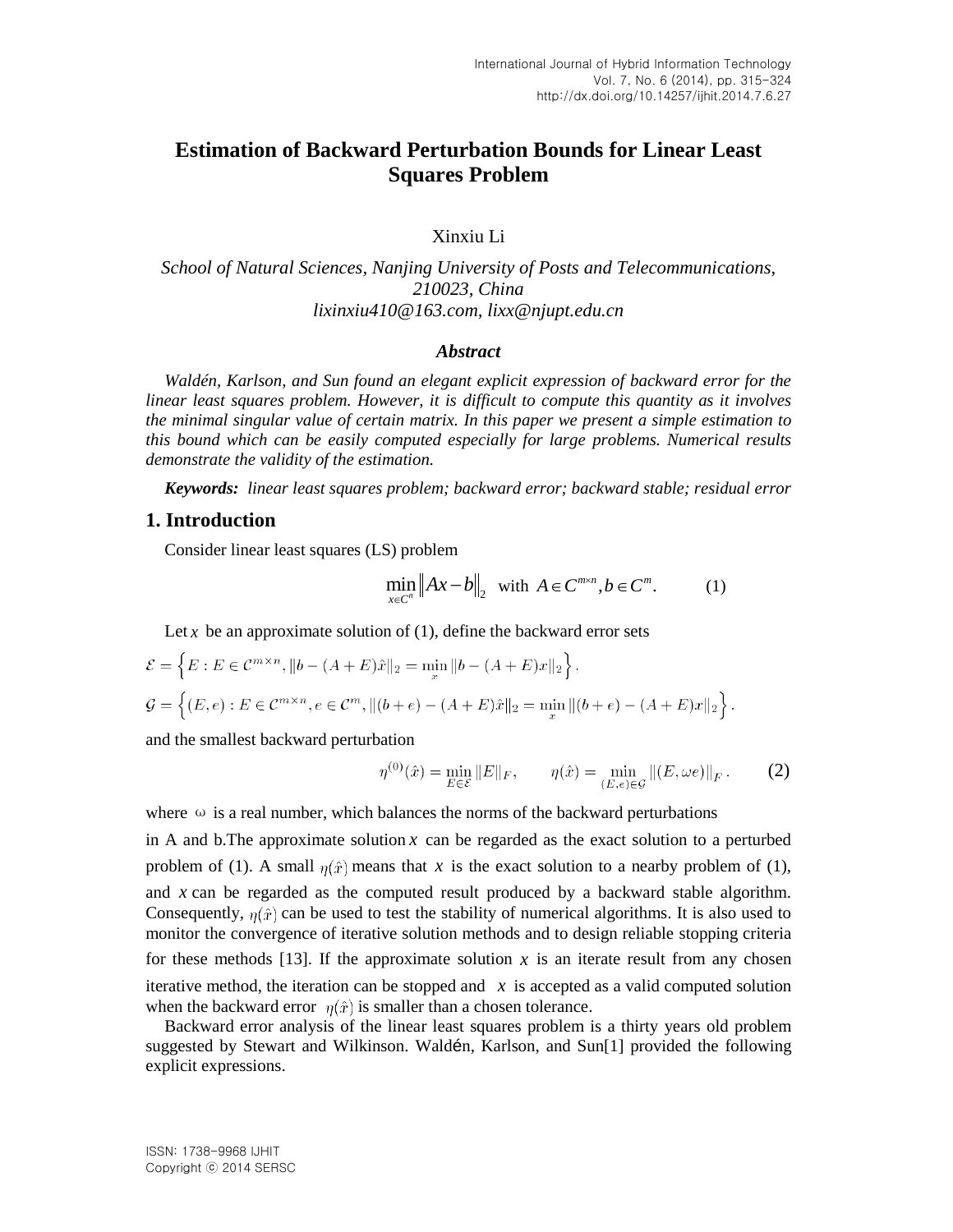**Theorem 1.1.**[1] Let  $x \neq 0$  and  $\omega$  be a real number, then

$$
\eta^{(0)}(x) = \begin{cases}\n\frac{\left\|\hat{r}\right\|_2}{\left\|x\right\|_2} & \lambda_* \ge 0 \\
\left\|\left(\frac{\left\|\hat{r}\right\|_2}{\left\|x\right\|_2}\right)^2 + \lambda_*\right\|^{1/2} & \lambda_* < 0\n\end{cases}
$$
\n
$$
\eta(\hat{x}) = \begin{cases}\n\sqrt{\tau} \frac{\left\|\hat{r}\right\|_2}{\left\|\hat{x}\right\|_2}, & \lambda_{\omega} \ge 0 \\
\left\|\left(\frac{\left\|\hat{r}\right\|_2}{\left\|\hat{x}\right\|_2}\right)^2 \tau + \lambda_{\omega}\right\|^{1/2}, & \lambda_{\omega} < 0\n\end{cases}
$$
\n(4)

where

$$
\hat{r} = b - A\hat{x}, \ \lambda_* = \lambda_{min} \left( AA^H - \frac{\hat{r}\hat{r}^H}{\|\hat{x}\|_2^2} \right),
$$

$$
\lambda_{\omega} = \lambda_{min} \left( AA^H - \tau \frac{\hat{r}\hat{r}^H}{\|\hat{x}\|_2^2} \right), \tau = \frac{\omega^2 \|\hat{x}\|_2^2}{1 + \omega^2 \|\hat{x}\|_2^2}.
$$
(5)

Theoretically, these results have solved the backward error analysis for the LS problem, so they are valuable results. However, from the view point of practice, the main aim of backward perturbation theory is to analyze the accuracy of computed results, thus the backward error bound should be computed efficiently, but (3) and (4) don't have the property, which is disadvantage to practical computation. N. J. Higham pointed out that perhaps it is not numerically stable to compute (3) and (4) directly, and recommended the following formula that have been derived from the pre-publication manuscript [2]

$$
\eta^{(0)}(\hat{x}) = \min \left\{ \frac{\|\hat{r}\|_2}{\|\hat{x}\|_2}, \sigma_{min}([A, R_0]) \right\}, \quad R_0 = \frac{\|\hat{r}\|_2}{\|\hat{x}\|_2} (I_m - \hat{r}\hat{r}^\dagger),
$$
  

$$
\eta(\hat{x}) = \min \left\{ \sqrt{\tau} \frac{\|\hat{r}\|_2}{\|\hat{x}\|_2}, \sigma_{min}([A, R]) \right\}, \quad R = \sqrt{\tau} \frac{\|\hat{r}\|_2}{\|\hat{x}\|_2} (I_m - \hat{r}\hat{r}^\dagger),
$$

where  $\tau$  is defined by (5). The two formulas can be computed with numerically stable method, but it requires to compute SVD of an  $m \times (n+m)$  matrix, which can be probably expensive for large problems. So how to estimate  $\eta^{(0)}(\hat{x})$  and  $\eta(\hat{x})$  effectively is worth further researching. Many authors including Wald<sup> $\acute{e}$ </sup>n, Karlson, and Sun have paid much attention on the problem to derive explicit approximation or find upper and lower bounds for  $\eta^{(0)}(\hat{x})$  and  $\eta(\hat{x})$  [3-13,16,17]. The estimates  $\mu^{(0)}(\hat{x})$  and  $\mu(\hat{x})$  derived by Karlson and Wald  $\hat{e}$  n[6] in particular have been studied by several authors. The estimates can be written as

 $\mathcal{L}$ 

$$
\mu^{(0)}(\hat{x}) = \left\| \left( \|\hat{x}\|_2^2 A^H A + \|\hat{r}\|_2^2 I \right)^{-1/2} A^H \hat{r} \right\|_2.
$$

$$
\mu(\hat{x}) = \left\| \left( \|\hat{x}\|_2^2 A^H A + \tau \|\hat{r}\|_2^2 I \right)^{-1/2} A^H \hat{r} \right\|_2.
$$

The quantity  $\mu^{(0)}(\hat{x})$  and  $\mu(\hat{x})$  can be computed more cheaply than  $\eta^{(0)}(\hat{x})$  and  $\eta(\hat{x})$  [9-11], and they can be estimated very efficiently in the iterative method LSQR[13].

Karlson and Wald<sup> $\epsilon$ </sup>n [7] showed that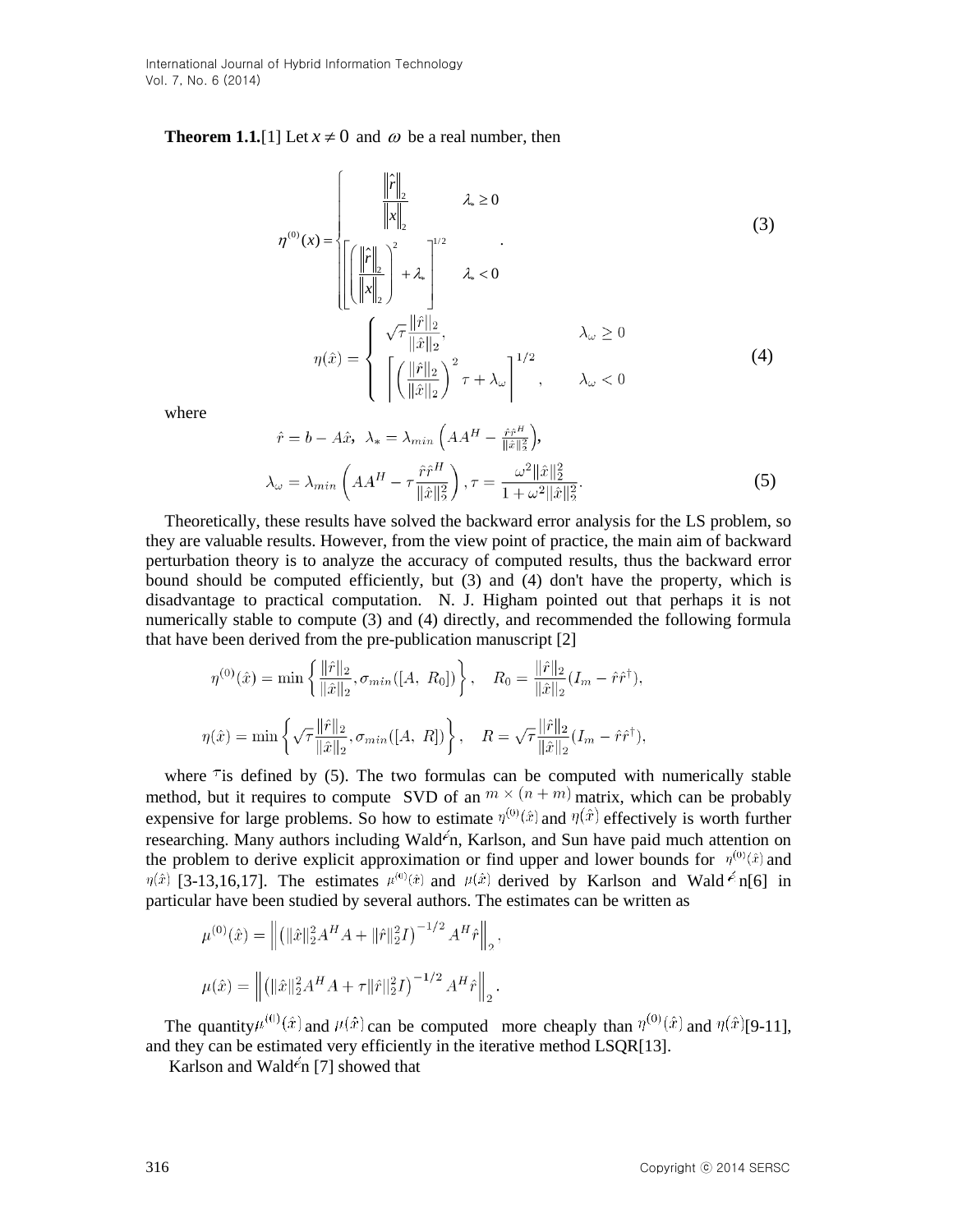$$
\frac{\mu^{(0)}(\hat{x})}{\eta^{(0)}(\hat{x})} \le \frac{2+\sqrt{2}}{2} \approx 1.707.
$$

When <sup>A</sup> is a full column rank matrix, Gu [5] proved that the estimation  $\mu^{(0)}(\hat{x})$  differs from  $\eta^{(0)}(\hat{x})$ by a factor  $\frac{\sqrt{5}+1}{2}$ , that is

$$
\frac{\mu^{(0)}(\hat{x})}{\eta^{(0)}(\hat{x})}\leq \frac{\sqrt{5}+1}{2}\approx 1.618.
$$

Gratton[12] gave tight bounds on  $\eta^{(0)}(\hat{x})$  which involve the estimate  $\mu^{(0)}(\hat{x})$ 

$$
\mu^{(0)}(\hat{x}) \le \eta^{(0)}(\hat{x}) \le \sqrt{2}\mu^{(0)}(\hat{x}).
$$

Grcar<sup>[8]</sup> proved that  $\mu^{(0)}(\hat{x})$  asymptotically equals  $\eta^{(0)}(\hat{x})$  in the sense that

$$
\lim_{\hat{x}\to x_*} \frac{\mu^{(0)}(\hat{x})}{\eta^{(0)}(\hat{x})} = 1
$$

where  $x_*$  is an exact solution of the LS problem (1). The above results showed that  $\mu^{(0)}(\hat{x})$ is an excellent estimate of  $\eta^{(0)}(\hat{x})$ . Grear[9] performed numerical experiments to examine the validity of  $\mu^{(0)}(\hat{x})$  as an acceptable estimate for  $\eta^{(0)}(\hat{x})$  in practice.

The purpose of this paper is to give a simple and cheaply computable estimate for  $\eta^{(0)}(\hat{x})$ and $\eta(\hat{x})$ .

The paper is organized as follows. In Section 2, we propose the estimation method for  $\eta^{(0)}(\hat{x})$  and  $\eta(\hat{x})$ . Numerical examples are given to demonstrate the validity of the estimation in Section 3. Finally, some comments on the results are made in Section 4.

### **2. Estimation of**  $\eta^{(0)}(\hat{x})$  and  $\eta(\hat{x})$ .

Firstly, we analyze the estimate method for  $\eta^{(0)}(\hat{x})$ . Notice the fol lowing facts:

**Fact 1.**  $r = b - Ax$  is the residual error of x to the linear system  $Ax = b$ , and the residual error of  $x$  as the approximate solution to  $(1)$  is

$$
r_0 = P_A(b - Ax),\tag{6}
$$

where  $P_A = AA^{\dagger}$ .

The reason is as follows. Let  $x$  be the solution to  $(1)$ , then

$$
x = A^{\dagger}b + (I_n - A^{\dagger}A)z, \quad z \in C^n.
$$
 (7)

Let  $r = b - Ax$ , then r is an approximation of r.

Therefore, the residual error of  $x$  as the approximate solution to  $(1)$  is

$$
r_0 = \hat{r} - r = A(x - x).
$$

Based on

$$
x = A^{\dagger} A x + (I_n - A^{\dagger} A) x
$$

and (7), we have

$$
x - x = A^{\dagger} (b - Ax) + (I_n - A^{\dagger} A)(z - x), \qquad z \in C^n
$$
 (8)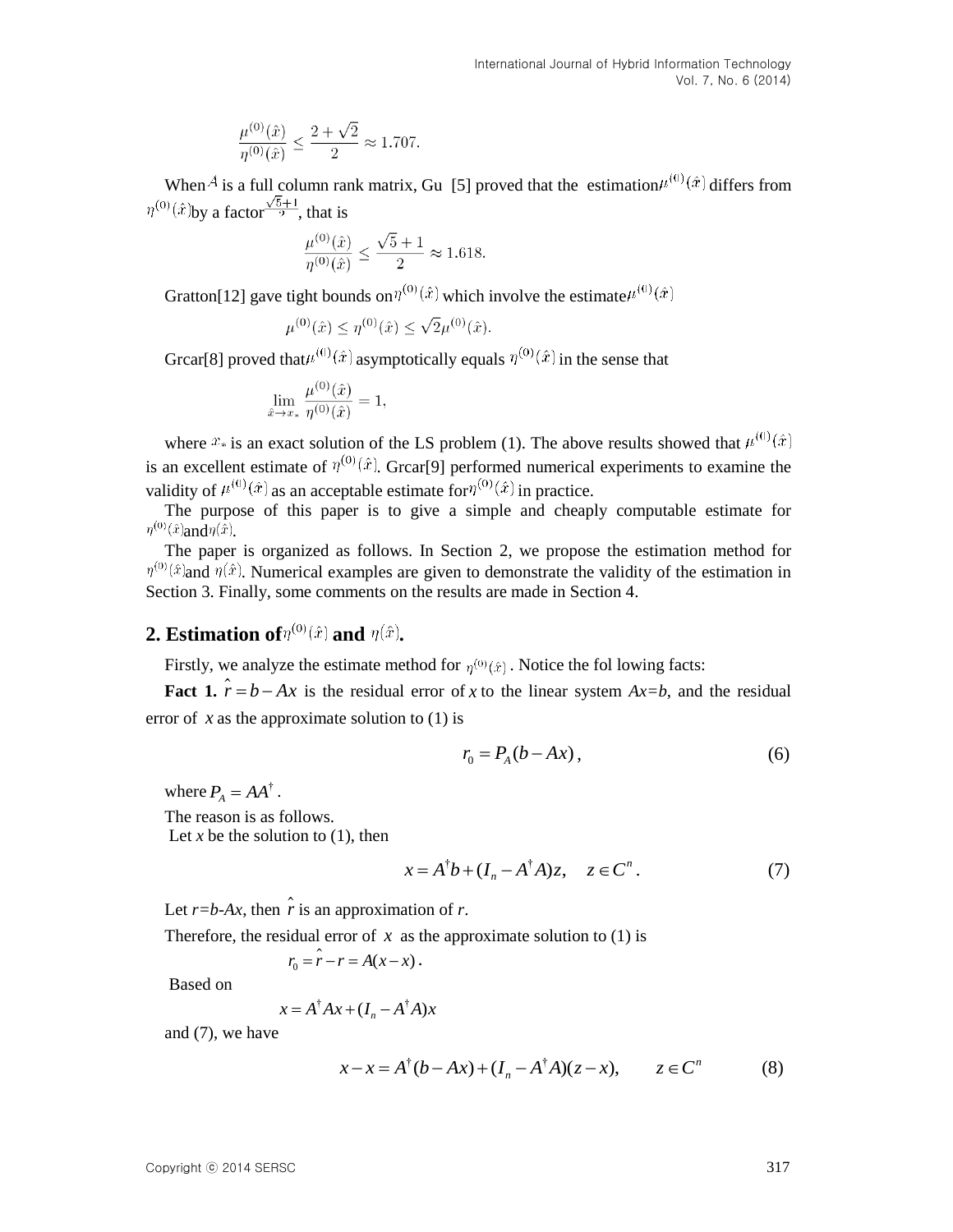International Journal of Hybrid Information Technology Vol. 7, No. 6 (2014)

Consequently,

$$
r_0 = A(x - x) = AA^{\dagger} \hat{r} = P_A \hat{r}.
$$

**Fact 2.** Let *S* be the set of the solutions to (1), then

$$
||r_0||_2 / ||A||_2 \le \min_{x \in S} ||x - x||_2 \le ||A^{\dagger}||_2 ||r_0||_2.
$$
 (9)

This fact can be demonstrated as follows.

From (8), we have

), we have  

$$
\left\|x - x\right\|_{2}^{2} = \left\|A^{\dagger}(b - Ax)\right\|_{2}^{2} + \left\|(I_{n} - A^{\dagger}A)(z - x)\right\|_{2}^{2}
$$
,

therefore

therefore  
\n
$$
\min_{x \in S} \|x - x\|_2 = \|A^\dagger P_A \hat{r}\|_2 = \|A^\dagger r_0\|_2, \quad \|r_0\|_2 = \|A(x - x)\|_2 \le \|A\|_2 \|x - x\|_2,
$$
\nhence (9) is obtained.

According to the application background of LS problem, we assume  $m \ge n$ , and  $rank(A)=p$ . Let

$$
A = U \begin{pmatrix} \Sigma_1 & 0 \\ 0 & 0 \end{pmatrix} V^H
$$

be the singular value decomposition of *A*, where  $U \in C^{m \times m}$  and  $V \in C^{m \times n}$  are unitary matrices, and  $\Sigma_1 \in R^{p \times p}$  is a positive diagonal matrix. Then

1 
$$
\Sigma_1 \in R^{p \times p}
$$
 is a positive diagonal matrix. Then  
\n
$$
U^H \left( AA^H - \hat{r} \hat{r}^H / \left\| x \right\|_2^2 \right) U = \begin{pmatrix} \Sigma_1^2 & 0 \\ 0 & 0 \end{pmatrix} - \tilde{r} \tilde{r}^H / \left\| x \right\|_2^2,
$$

where

$$
\tilde{r} = U^H \hat{r} = \begin{pmatrix} r_1 \\ r_2 \end{pmatrix},\tag{10}
$$

$$
r_1 \in C^p, r_2 \in C^{m-p}
$$
. Let  $\alpha = ||x||_2^{-1}$ , then  $AA^H - \alpha^2 \hat{r} \hat{r}^H$  is unitary similar to  

$$
G = \left( \sum_{i=1}^{p-1} \alpha^2 r_i r_i^H - \alpha^2 r_i r_i^H \right).
$$

 $G \equiv \begin{pmatrix} \Sigma_1^2 - \alpha^2 r_\text{I} r_\text{I}^H & -\alpha^2 r_\text{I} r_\text{I}^H \ -\alpha^2 r_\text{2} r_\text{I}^H & -\alpha^2 r_\text{2} r_\text{I}^H \end{pmatrix}.$  $(11)$ 

Therefore  $AA^H - \alpha^2 \hat{r} \hat{r}^H$  and *G* have the same eigenvalues. **Fact 3**. The sufficient and necessary condition of  $\lambda_* \ge 0$  is  $r_2 = 0$  and  $\alpha \|\Sigma_1^{-1}\|$  $\alpha \left\| \sum_{1}^{-1} r_{1} \right\|_{2} \leq 1.$ 

**Proof.** Notice that the sufficient and necessary condition of  $\lambda_* \ge 0$  is  $AA^H - \alpha^2 \hat{r} \hat{r}^H$  be a positive semi-definite matrix. So if  $\lambda_* \ge 0$ , we have  $-\alpha^2 r_2 r_2^H$ , therefore  $r_2 = 0$ , and 2  $\sim^2$  $\sum_{1}^{2} -\alpha^2 r_1 r_1^H$  is positive semi-definite. Hence  $\alpha \|\Sigma_1^{-1}\|$  $\alpha \left\| \sum_{1}^{-1} r_{1} \right\|_{2} \leq 1.$ 

Conversely, if  $r_2 = 0$ ,  $\alpha \|\Sigma_1^{-1}r_1\|_2 \le 1$ , then *G* is a positive semi-definite matrix. Therefore  $\lambda_* \geq 0$ .

**Fact 4.**  $r_2 = 0$  if and only if  $Ax = b$  is consistent.

This fact can be demonstrated as follows. If we split  $U = [U_1, U_2]$ , with  $U_1 \in C^{m \times p}$ , where  $p = rank(A)$ , then  $R(U_1) = R(A), R(U_1) = R^{\perp}(A).$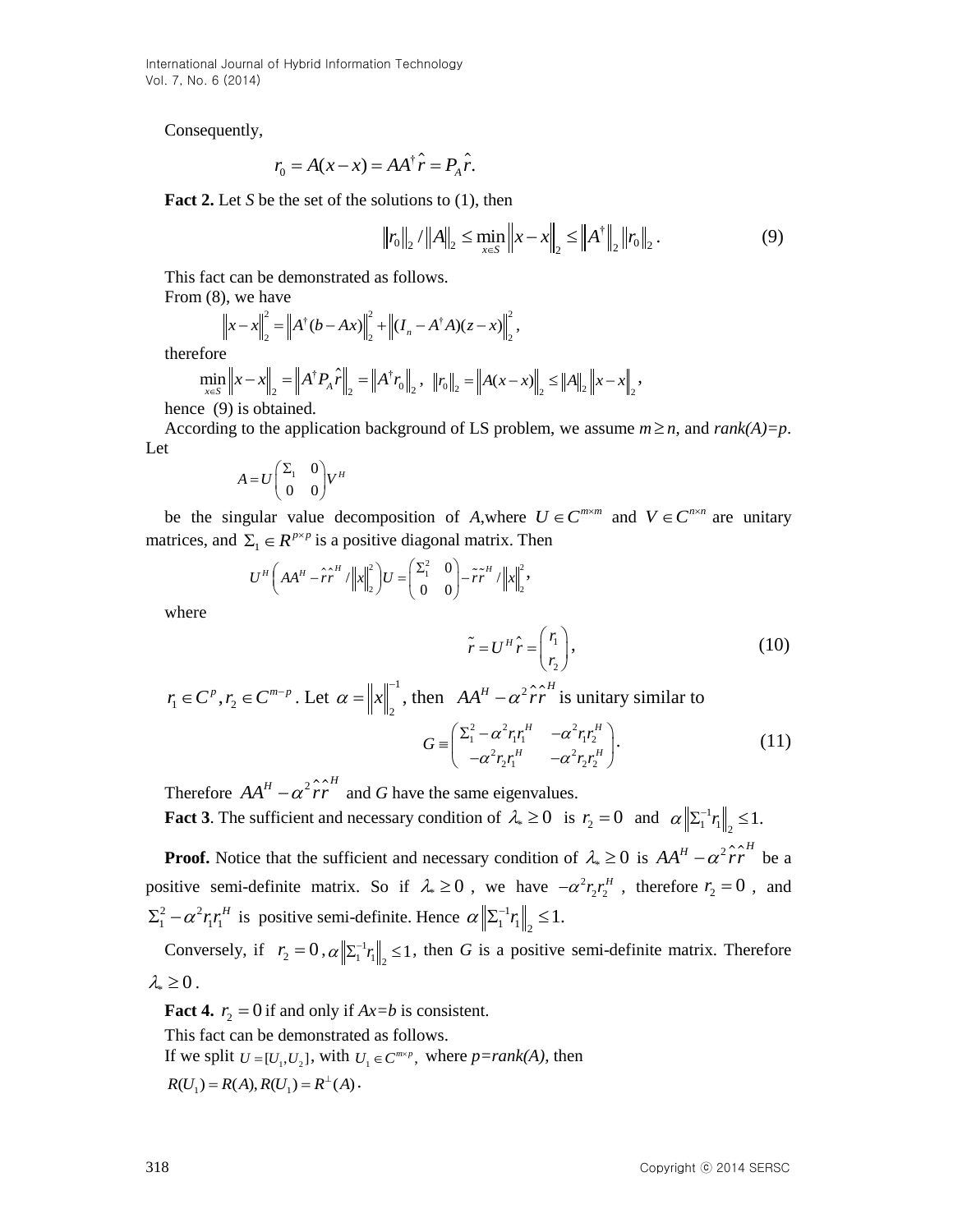From (10), we have  $r_2 = U_2^H (b - Ax) = U_2^H b$ . So  $r_2 = 0 \Leftrightarrow U_2^H b = 0 \Leftrightarrow b \in R(A) \Leftrightarrow Ax = b$  is consistent. Since  $||A^{\dagger}P_{A}\hat{r}||_{2} = ||\Sigma_{1}^{-1}r_{1}||_{2}$ , hence  $\lambda_{*} \ge 0 \Leftrightarrow Ax = b$  is consistent and  $\alpha||A^{\dagger}$  $\alpha \left\| A^{\dagger} P_{A} \hat{r} \right\|_{2} \leq 1.$ 

We note that the method of least squares is mainly used in the case where  $Ax=b$  is inconsistent, so the general case of (3) is

$$
\eta^{(0)}(x) = \left[ \left( \left\| \hat{r} \right\|_{2} / \left\| x \right\|_{2} \right)^{2} + \lambda_{*} \right]^{1/2} \tag{12}
$$

From (6) and (7), we know that  $||A^{\dagger}r_0||_2$  is the distance from  $\hat{x}$  to the set of the solution to (1), so generally, we have

 $||r_0||_2 << 1$ 

On the other hand, from (10), we have

$$
||r_2||_2 = ||(I - AA^{\dagger})\hat{r}||_2 = ||(I - AA^{\dagger})b||_2 = \min_x ||Ax - b||_2
$$

Obviously,  $||r_2||_2$  evaluated the inconsistent degree of  $Ax = b$ , sol $||r_2||_2$  is not very small in many cases.

**Theorem2.1** Let  $A, b, \hat{r}, r_0, r_1, r_2, U, \Sigma_1, \alpha, \lambda_*$  be defined as above. Then

$$
\eta^{(0)}(\hat{x}) \approx \frac{\|r_0\|_2}{\|\hat{x}\|_2} =: \eta_0 \tag{13}
$$

**Proof.** Let  $Q_1 r_2 = ||r_2||_2 e_1$  be the QR factorization of  $r_2$ , where  $Q_1$  is a unitary matrix, and<br>denotes the first column of  $I_{m-p}$ , we have<br> $\begin{pmatrix} I_p & 0 \\ 0 & 0 \end{pmatrix} U^H \begin{pmatrix} A A^H - \alpha^2 \hat{r} \hat{r}^H \end{pmatrix} U \begin{pmatrix} I_p & 0$  $e_1$  denotes the first column of  $I_{m-p}$ , we have

$$
\begin{aligned}\n\text{In our fact, } \mathcal{Q}_1 r_2 &= \|r_2\|_2 \, \epsilon_1 \text{ of the QK factorization of } r_2 \text{, where } \mathcal{Q}_1 \text{ is a unit}\\
\text{denotes the first column of } I_{m-p} \text{, we have} \\
\begin{pmatrix} I_p & 0 \\ 0 & Q_1 \end{pmatrix} U^H \left( AA^H - \alpha^2 \hat{r} \hat{r}^H \right) U \begin{pmatrix} I_p & 0 \\ 0 & Q_1^H \end{pmatrix} = \begin{pmatrix} \Sigma_1^2 - \alpha^2 r_1 r_1^H & -\alpha^2 \|r_2\|_2 \, r_1 e_1^T \\ -\alpha^2 \|r_2\|_2 \, e_1 r_1^T & -\alpha^2 \|r_2\|_2^2 \, e_1 e_1^T \end{pmatrix}.\n\end{aligned}
$$

For a Hermite matrix  $M = (m_{ij})_{n \times n}$ , it is well known that

 $\lambda_{\min}(M) \leq \min_{1 \leq i \leq n} \{m_{ii}\}.$ 

**Hence** 

$$
\lambda_{*} \leq -\alpha^2 \left\| r_2 \right\|_{2}^{2} \tag{14}
$$

Substituting (14) into (12), we get

2), we get  
\n
$$
\eta^{(0)}(x) \le \left[\alpha^2 \left\|\hat{r}\right\|_2^2 - \alpha^2 \left\|r_2\right\|_2^2\right]^{1/2} = \alpha \left\|r_1\right\|_2 = \left\|r_1\right\|_2 / \left\|x\right\|_2.
$$
\n(15)

On the other hand, if  $\hat{x}$  is computed by a suitable algorithm (for example, the OR factorization or the singular value decomposition method), then, generally,  $||r_1||_2 << 1$ .

From Weyl theorem [18] we have

$$
|\lambda_* - (-\alpha^2 ||r_2||_2^2)| \le \alpha^2 ||r_2||_2 ||r_1||_2
$$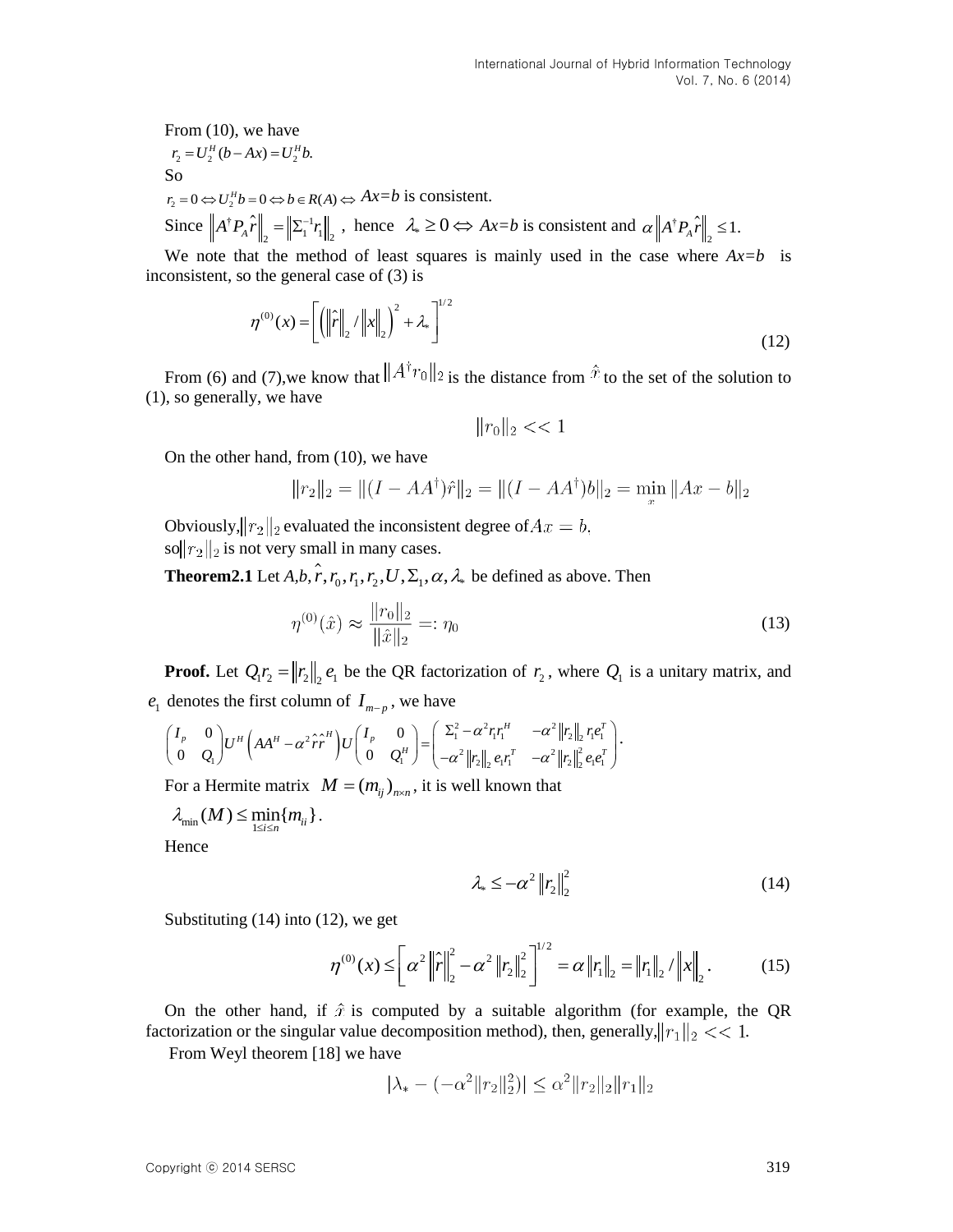International Journal of Hybrid Information Technology Vol. 7, No. 6 (2014)

and

$$
\lambda_* \ge -\alpha^2 \|r_2\|_2^2 - \alpha^2 \|r_2\|_2 \|r_1\|_2
$$
  
  $\approx -\alpha^2 \|r_2\|_2^2$  ( because  $||r_1||_2 \ll ||r_2||_2$ )

**Hence** 

$$
\eta^{(0)}(\hat{x}) \stackrel{\sum}{\sim} \left(\alpha^2 \left\|\hat{r}\right\|_2^2 - \alpha^2 \left\|r_2\right\|_2^2\right)^{1/2} = \alpha \left\|r_1\right\|_2 = \frac{\|r_1\|_2}{\|\hat{x}\|_2}.\tag{16}
$$

From (10)  $r_1 = U_1^T$  $r_1 = U_1^H \hat{r}$ , hence

$$
\|r_1\|_2 = \left\|U_1 U_1^H \hat{r}\right\|_2 = \left\|r_0\right\|_2 \tag{17}
$$

According to (15) - (17), the approximate estimation (13) is obtained.

From the above analysis, we can conclude that if we substitute  $\alpha$  with  $\sqrt{\tau}/\|\hat{x}\|_2$ , the same analysis of  $\eta^{(0)}(\hat{x})$  is suitable to  $\eta(\hat{x})$ , so we get the formula of estimating  $\eta(\hat{x})$  as follows:

$$
\eta(\hat{x}) \approx \sqrt{\tau} \frac{\|r_0\|_2}{\|\hat{x}\|_2} =: \hat{\eta},
$$

where  $\tau$  is given by (5).

#### **3. Numerical Examples**

In Section 2 we have derived an estimate for the backward error  $\eta^{(0)}(x)$ . In this section, we present two numerical examples to demonstrate the validity of our estimation for large problems.

Example 3.1. The coefficient matrix A is "well1850.mtx", a  $1850 \times 712$  matrix from the Matrix Market [7] with 8758 non-zeros entries,  $\kappa_2(A) = 1.1 \times 10^2$ , the right hand side b is"well1850-rhs1.mtx".

Example 3.2. The coefficient matrix A is" illc1033.mtx", a  $1033 \times 320$  matrix from the Matrix Market [7] with 4732 non-zeros entries,  $\kappa_2(A) = 1.9 \times 10^4$ , the right hand side b is" illc1033-rhs1.mtx".

Applying the iterative method LSQR proposed in [6] to the least square problems (1) generates a sequence of approximate solutions  $\{x_k\}$ .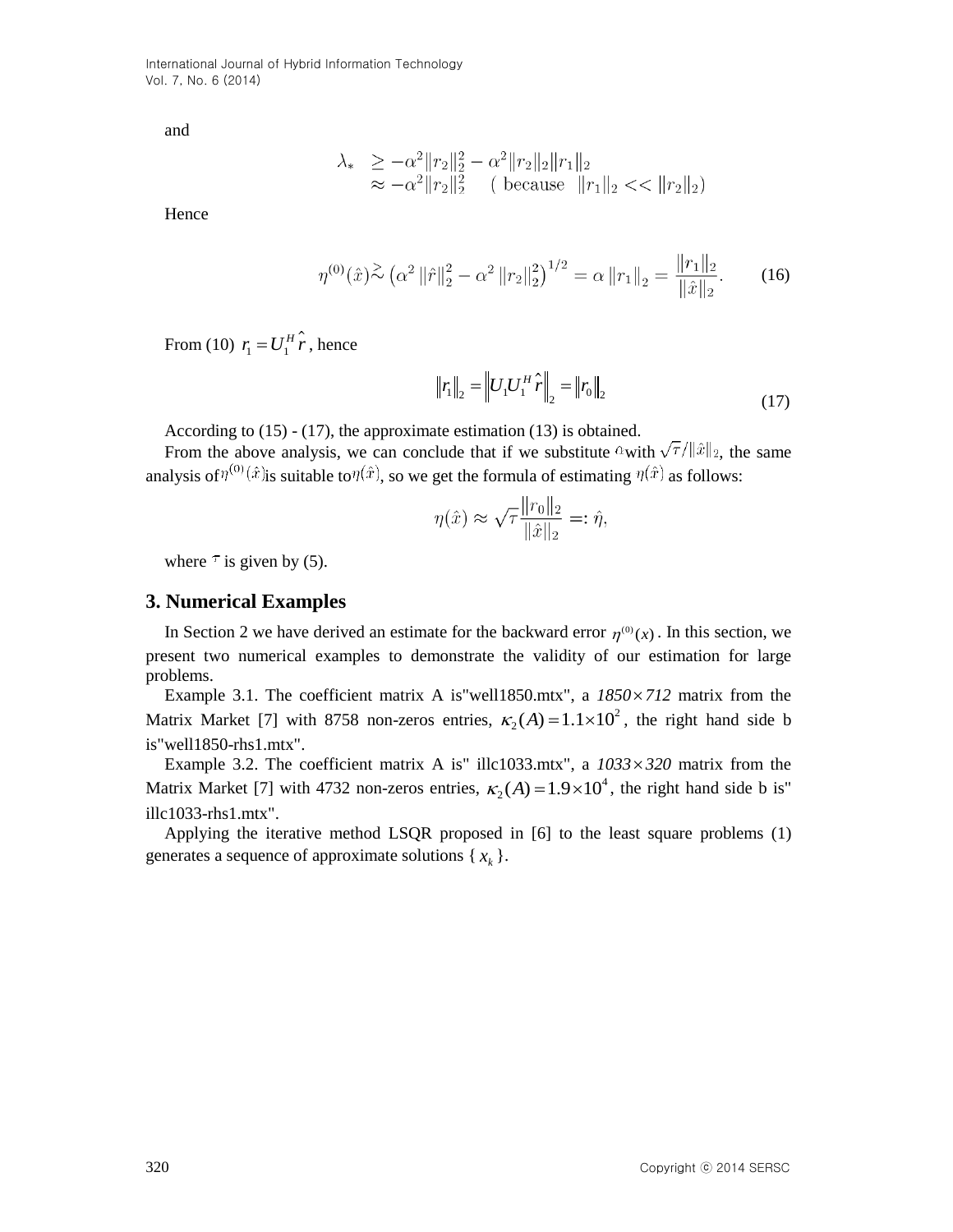

Figure 1. Absolute Errors of  $\eta_{_0}$  and  $\mu^{^{(0)}}(x_{_k})$  for LSQR Iterate  $x_{_k}$  in Example 3.1.



Figure 2. Run Time in Computing $_{\eta^{(0)}(x_{_{k}})}$  and their Estimations in Example3.1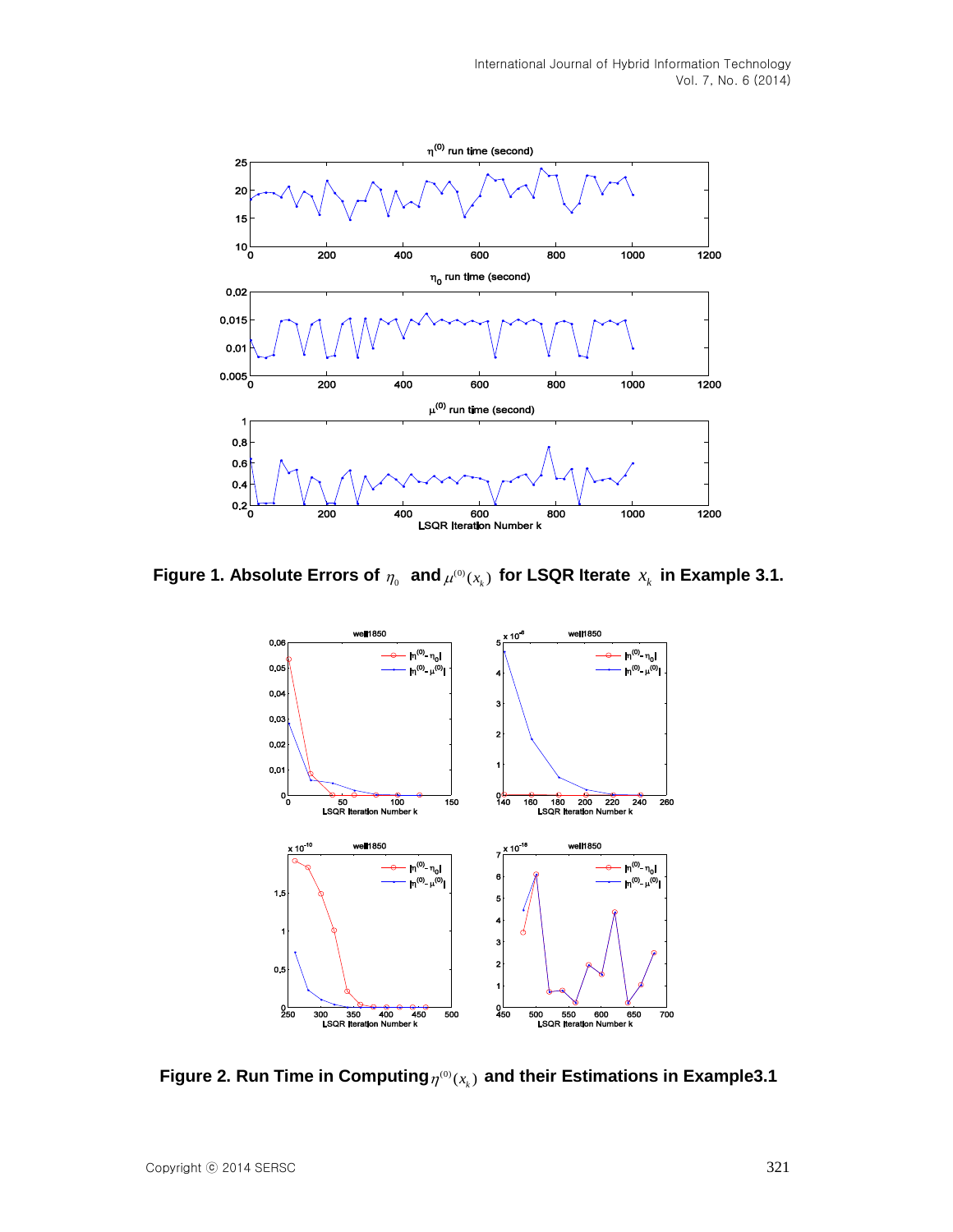

Figure 3. The Comparison between $\eta^{^{(0)}}(x_k)$  and  $\eta_{_0},\ \mu^{^{(0)}}(x_k)$  for LSQR Iterate  $x_k$  in **Example 3.2**



Figure 4. Run Time in Computing $_{\eta^{(0)}(x_{_{k}})}$  and Therir Estimations in Example3.2.

The estimation  $\eta_0$  are compared with  $\eta^{(0)}(x_k)$  and  $\mu^{(0)}(x_k)$  in Figure 1 and Figure 3, which show that for every purported solution of LS (1),  $\eta_0$  is a respectively good and efficient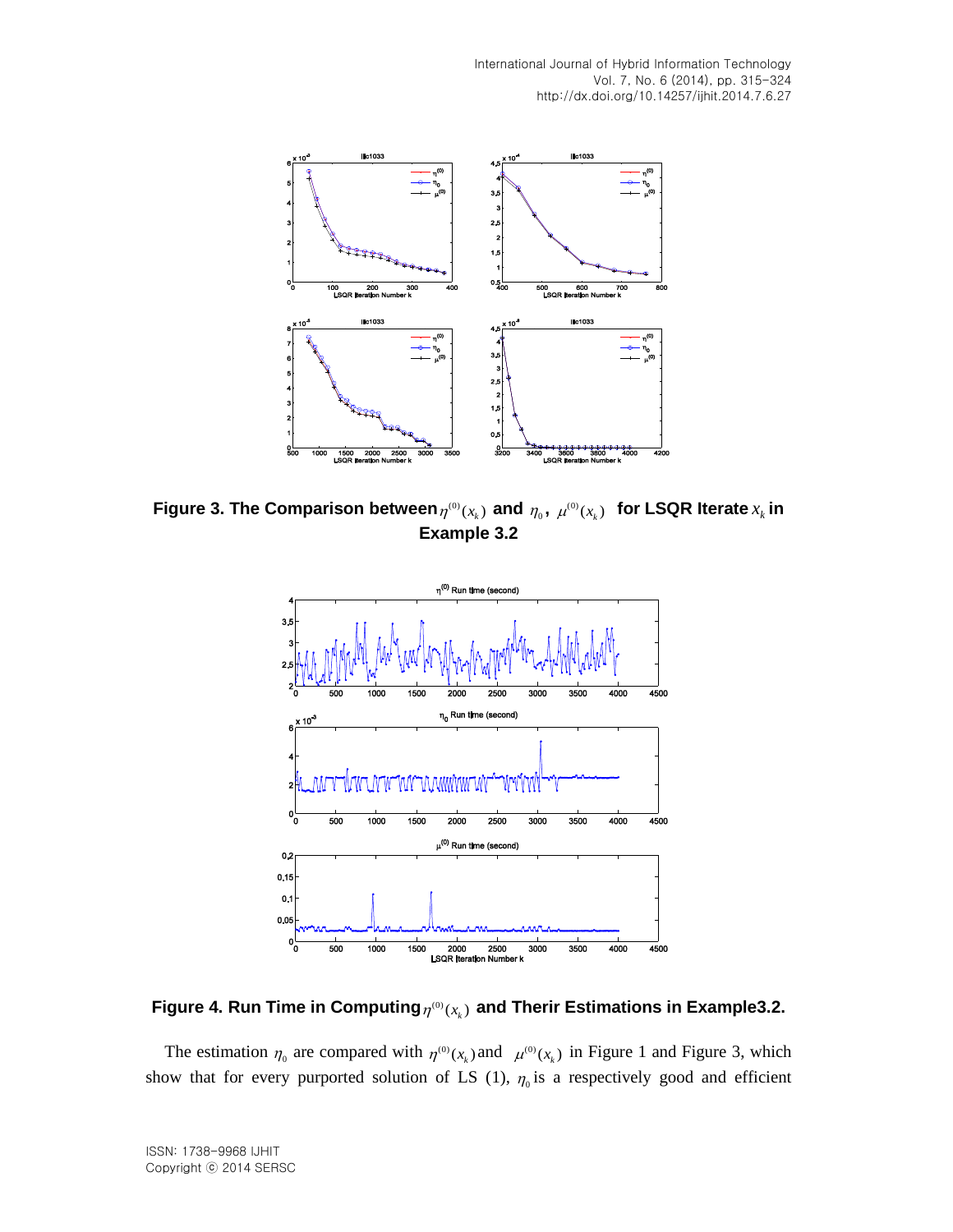estimate of  $\eta^{(0)}(x_k)$ . Only when  $x_k$  is a good approximation to the exact solution of (1), the asymptotic property of  $\mu^{(0)}(x_k)$  is displayed. Running time in computing  $\eta^{(0)}(x_k)$  and  $\mu^{(0)}(x_k)$ ,  $\eta_0$  are given in Figure 2 and Figure 4, which show that computational complexity of  $\eta_0$  is much smaller than  $\eta^{(0)}(x)$  and  $\mu^{(0)}(x_k)$ . Therefore,  $\eta_0$  is a practical and cheaply computable estimate of the backward error for the LS problem.

### **4. Conclusion**

In this paper, we propose an efficient estimation for the backward error of least square problem. Numerical experiments show that in terms of the calculation accuracy and computational complexity, our result is good.

### **Acknowledgements**

This work is supported by the Natural Science Foundation of China under Grant No. 11201240.

### **References**

- [1] B. Waldén, R. Karlson, and J. G. Sun, "Optimal backward perturbation bounds for the least squares problem", Numer. Lin. Alg. Appl., vol. 2, no. 3, **(1995)**, pp. 271-286.
- [2] N. J. Higham, "Accuracy and stability of numerical algorithms", SIAM, Philadelphia, PA, USA, **(1996)**.
- [3] J. G. Sun, "Optimal backward perturbation bounds for linear systems and linear least squares problems", UMINF 96.15, Um<sup>3</sup> Unibersity.
- [4] M. Gu, "Backward perturbation bounds for linear least squares problems", SIAM J. Mat. Anal. Appl. vol. 20 **(1999)**, pp. 363 - 372.
- [5] A. J. Cox and N. J. Higham, "Backward error bounds for constrained least squares problem", BIT, vol. 39, no. 2, **(1999)**, pp. 210 -227.
- [6] R. Karlson and B. Waldén, "Estimation of optimal backward pertutbation bounds for linear least squares problem", BIT, vol. 37, **(1997)**, pp. 862-869.
- [7] J. F. Grcar, "Optimal sensitivity analysis of linear least squares", Technical Report LBNL-52434, Lawrence Berkeley National Laboratory, **(2003)**.
- [8] J. F. Grcar, M. A. Saunders, and Z. Su, "Estimates of optimal backward perturbations for linear least squares problems", Technical Report SOL, **(2007)**.
- [9] S. Zheng, "Computational methods for least squares problems and clinical trials", PhD thesis, Stanford University, vol. 2, no. 5, **(2005)**.
- [10] S. Zheng, "Bounds for an estimate of the optimal backward error for linear least squares problems", International Journal of Computer Mathematics, vol. 88, **(2011)**, pp. 2743-2751.
- [11] S. Gratton, P. Jiranek and T. P. David, "Simple backward error bounds for linear least squares problems", Lin. Alg. Appl., vol. 439, **(2013)**, pp. 78-89.
- [12] S. Gratton, P. Jiranek and T. P. David, "On the accuracy of the Karlson-Wald<sup>e'</sup>n's estimate of the backward for linear least squares problem", Cerfacs technical report TR/PA/11/19, **(2011)**.
- [13] P. Jiranek and T. P. David, "Estimating the backward error in LSQR", SIAM J. Matrix Anal. Appl . vol. 31, no. 4, **(2010)**, pp. 2055-2074.
- [14] C. C. Paige and M. A. Saunders, "ALGORITHM 583; LSQR: Sparse linear equations and least-squares problems", ACM Trans. Math. Software, vol. 8, no. 2, **(1982)**, pp. 195-209.
- [15] R. F. Boisvert, R. Pozo, K. Remington, R. Barrett and J. Dongarra, "The Matrix Market: a web repository for test matrix data", [http://math.nist.gov/MatrixMarket/.](http://math.nist.gov/MatrixMarket/)
- [16] G. W. Stewart, "An inverse perturbation theorem for the linear least squares problem", SIGNUM Newsletter, vol. 10, **(1975)**, pp. 39-40.
- [17] G. W. Stewart, "On the perturbations of pseudo-inverses, projections, and linear least squares problems", SIAM Review, vol. 19, no. 4, **(1977)**, pp. 634-662.
- [18] R. Horn and C. Johnson, "Matrix analysis", New York: Cambridge University Press, **(1985)**.